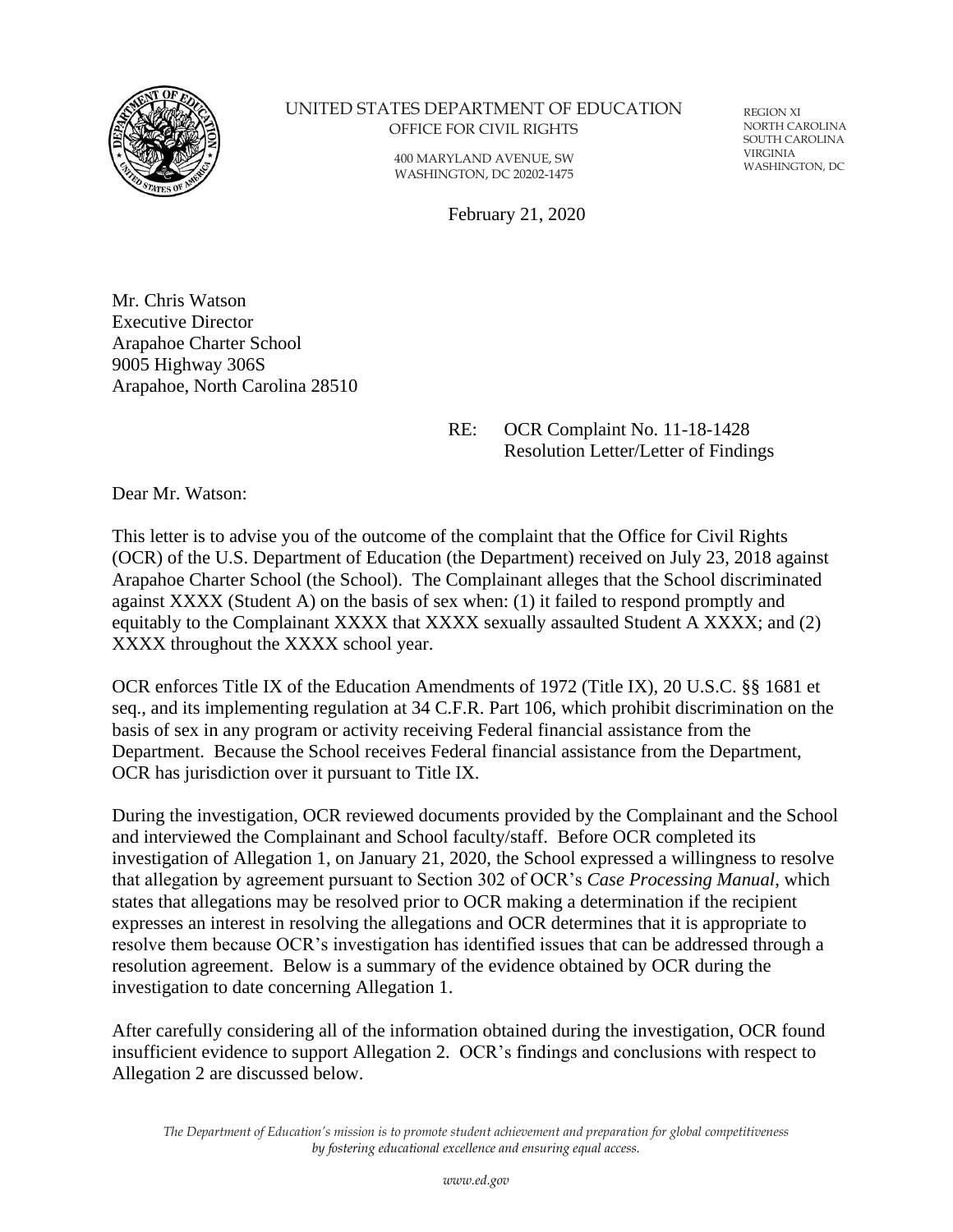## **Legal Standard**

The regulation implementing Title IX, at 34 C.F.R. § 106.31(a), states as follows: "Except as provided elsewhere in this part, no person shall, on the basis of sex, be excluded from participation in, be denied the benefits of, or be subjected to discrimination under any academic, extracurricular, research, occupational training, or other education program or activity operated by a recipient which receives Federal financial assistance."

The Title IX regulation contains a number of procedural requirements, including a requirement that recipients adopt and publish procedures that provide for the prompt and equitable resolution of student and employee complaints alleging any actions prohibited by Title IX and its implementing regulation. *See* 34 C.F.R. § 106.8(b). There is no fixed time frame to determine whether a resolution has been prompt; rather, OCR will evaluate a recipient's good faith efforts under the circumstances. An equitable response requires a trained investigator to analyze and document the available evidence to support reliable decisions, and any rights or opportunities that a recipient makes available to one party during an investigation should be made available to the other party on equal terms.

Sexual harassment is a form of sex discrimination prohibited by Title IX. Sexual harassment can include unwelcome sexual advances, requests for sexual favors, and other verbal, nonverbal, or physical conduct of a sexual nature, such as sexual assault or acts of sexual violence. Under Title IX, a school has a responsibility to respond promptly and effectively to notice of sexual harassment. This includes taking appropriate steps to investigate or otherwise determine what occurred and taking immediate and effective action to end the harassment, prevent its recurrence, and, as appropriate, remedy its effects. It may be appropriate for a school to take interim measures prior to or during the investigation of a complaint, which are individualized services offered as appropriate to either or both the reporting and responding parties involved in an alleged incident of sexual misconduct.

In cases where an employee is engaged in sexual harassment of a student, a school may be held responsible under Title IX regardless of whether it knew or should have known about the harassment. Specifically, if an employee, in the context of carrying out his or her day-to-day job responsibilities for providing aid, benefits or services to students, engages in harassment that denies or limits a student's ability to participate in or benefit from the school's program, the school is responsible for discrimination, whether or not it knew or should have known about it. The school is therefore also responsible for equitably remedying any effects of the harassment on the students, as well as for ending the harassment and preventing its recurrence. This is true whether or not the recipient has "notice" of the harassment.

### *Allegation 1 - The School discriminated against Student A on the basis of sex when it failed to respond promptly and equitably to the Complainant XXXX reports that XXXX sexually assaulted Student A XXXX.*

During the 2017-2018 school year, Student A was enrolled in the XXXX at the School. XXXX. The Complainant alleges that XXXX. According to the Complainant, XXXX.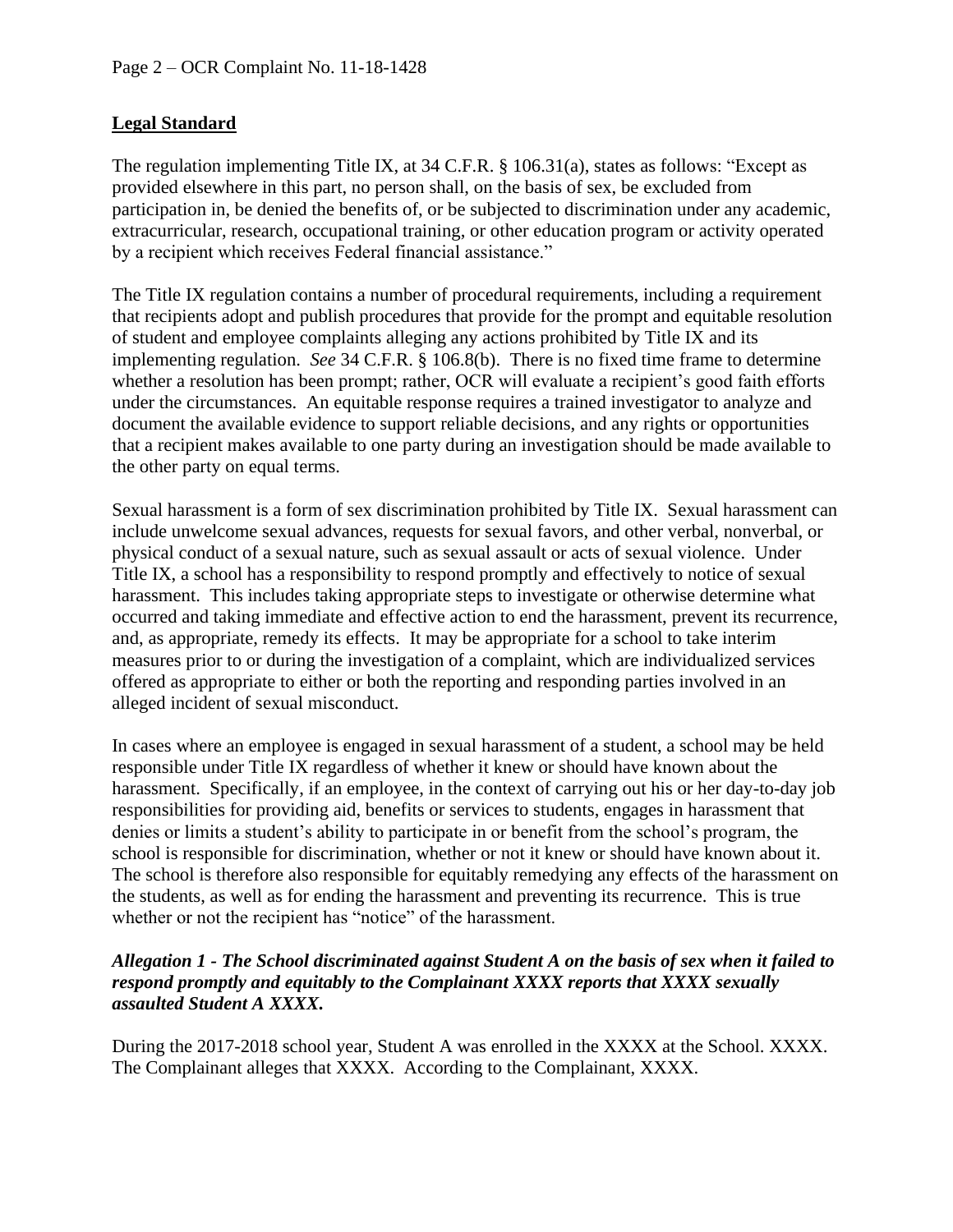OCR determined that on XXXX, the Complainant emailed the School's Administrative Director (the Director), stating, "XXXX." In response to the Director's request that the Complainant identify XXXX so the School could investigate, the Complainant emailed a photograph of a group of individuals and identified XXXX. XXXX. According to the Complainant, the School never investigated or responded to her again.

OCR notes that the Complainant's description of the alleged assault to OCR does not accord with her XXXX email to the Director, and further conflicts with the Complainant's allegations XXXX. Furthermore, the Complainant alleges that Students A and B went to the Nurse to report the assault and the Nurse changed Student A's clothes, but the Nurse's log provided to OCR reflects no visit from either student. Additionally, on XXXX, in response to the OCR Complaint, the School requested XXXX Based on the above, OCR could not corroborate the Complainant's allegation.

However, concerning the School's response to the Complainant's XXXX allegation of sexual assault, OCR has a concern that the School may have failed to take appropriate steps to investigate after the Complainant separately initiated a law enforcement investigation, and additionally may have not appropriately documented its investigation. Particularly, in its narrative response to this Complaint, the School stated that the allegation was investigated by the Director, but once the Complainant initiated a law enforcement investigation, the School suspended its internal investigation. Additionally, the Director informed OCR that he did not continue the School's investigation. While School Counsel subsequently informed OCR that the School did in fact conduct an investigation of the Complainant's report parallel to the law enforcement investigation, the evidentiary record does not contain appropriate documentation of it.

Accordingly, on February 13, 2020, the School signed the enclosed Resolution Agreement which, when fully implemented, will address OCR's concern with respect to Allegation 1. The provisions of the Agreement are aligned with Allegation 1 and the information obtained during OCR's investigation, and are consistent with applicable law and regulation. The Agreement requires the School to: (1) make clear how it will discharge its obligations under Title IX when a parallel law enforcement investigation is pending; and (2) develop a written recordkeeping protocol for documenting sexual harassment complaints and investigations. Please review the enclosed Agreement for further details. OCR will monitor the School's implementation of the Agreement until the School has fulfilled the terms of the Agreement.

### *Allegation 2 - The School discriminated against Student A on the basis of sex when XXXX throughout the XXXX school year.*

The Complainant alleges that XXXX during the XXXX school year. The Complainant reported to OCR that she learned about the conduct from Student A XXXX and neither the Complainant nor Student A reported it to anyone.

OCR interviewed XXXX, who stated XXXX,<sup>1</sup> XXXX.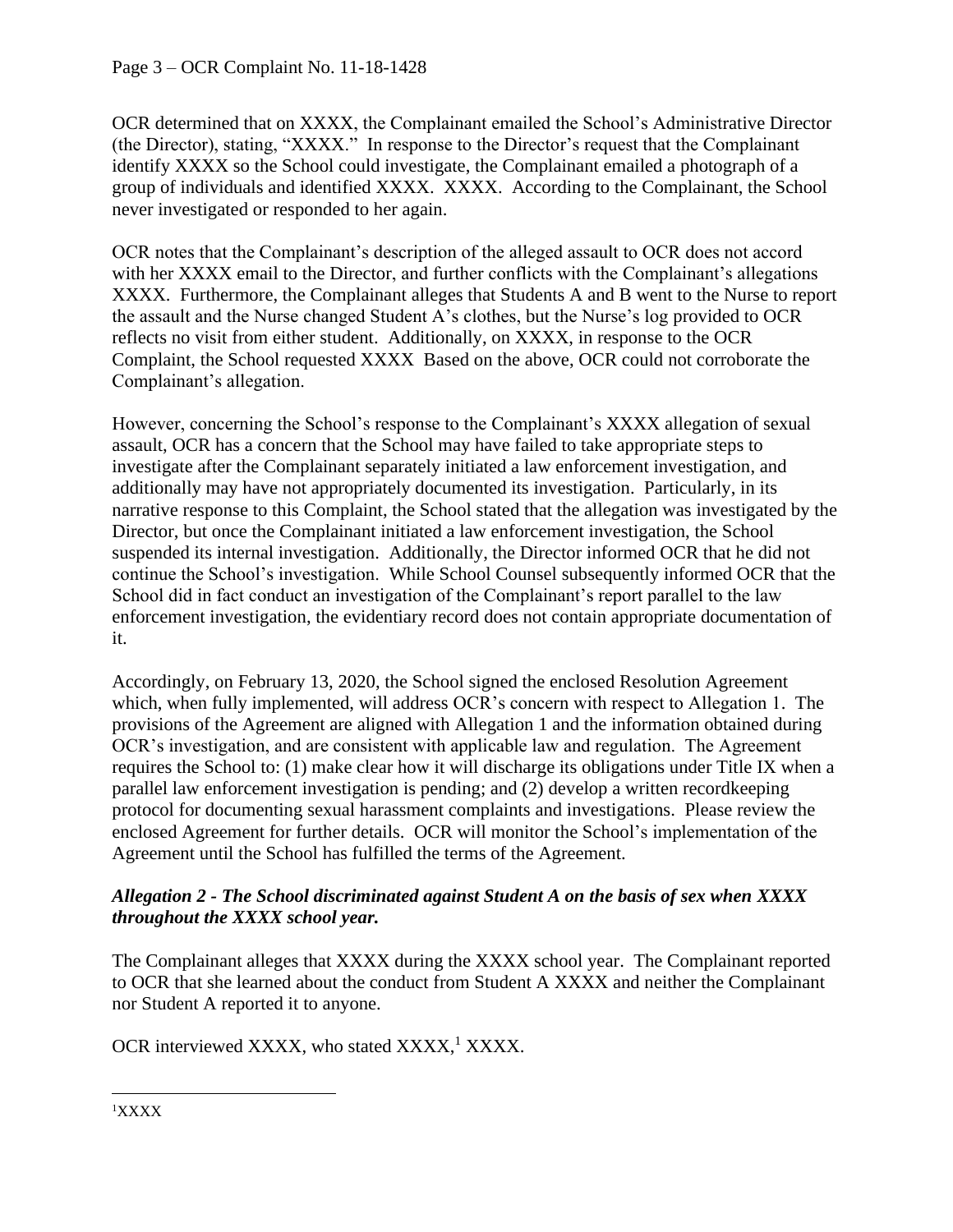OCR reviewed all XXXX. OCR also reviewed a XXXX email from the Complainant to the Director and another School employee, in which she complains that XXXX.

OCR could not find,<sup>2</sup> nor could the Complainant provide, any additional or verifiable evidence to support her allegation. OCR therefore cannot conclude by a preponderance of the evidence that the allegation occurred. Accordingly, OCR finds insufficient evidence to support Allegation 2 and will take no further action on it.

# **Conclusion**

This concludes OCR's investigation of the complaint. This letter should not be interpreted to address the School's compliance with any other regulatory provision or to address any issues other than those addressed in this letter. This letter sets forth OCR's determination in an individual OCR case. This letter is not a formal statement of OCR policy and should not be relied upon, cited, or construed as such. OCR's formal policy statements are approved by a duly authorized OCR official and made available to the public. The Complainant may have the right to file a private suit in federal court whether or not OCR finds a violation.

The Complainant has a right to appeal OCR's determination regarding Allegation 2 within 60 calendar days of the date of this letter. The Complainant must submit an online appeal form [\(https://ocrcas.ed.gov/content/ocr-electronic-appeals-form\)](https://ocrcas.ed.gov/content/ocr-electronic-appeals-form) or a written statement of no more than ten (10) pages (double-spaced, if typed) by mail to the Office for Civil Rights, U.S. Department of Education, 400 Maryland Avenue SW, Washington, D.C. 20202; by email to [OCR@ed.gov;](mailto:OCR@ed.gov) or by fax to 202-453-6012. The filing date of an appeal is the date that the appeal is submitted online, postmarked, submitted by email, or submitted by fax. In the appeal, the Complainant must explain why he or she believes the factual information was incomplete or incorrect, the legal analysis was incorrect, or the appropriate legal standard was not applied, and how correction of any error(s) would change the outcome; failure to do so may result in dismissal of the appeal. OCR will forward a copy of the appeal to the School. The School has the option to submit a response to the appeal to OCR within 14 calendar days of the date that OCR forwarded a copy of the appeal to the School.

Please be advised that the School must not harass, coerce, intimidate, discriminate, or otherwise retaliate against an individual because that individual asserts a right or privilege under a law enforced by OCR or files a complaint, testifies, assists, or participates in a proceeding under a law enforced by OCR. If this happens, the individual may file a retaliation complaint with OCR.

Under the Freedom of Information Act, it may be necessary to release this document and related correspondence and records upon request. If OCR receives such a request, we will seek to protect personally identifiable information that could reasonably be expected to constitute an unwarranted invasion of personal privacy if released, to the extent provided by law.

We appreciate the School's cooperation in the resolution of this complaint. If you have any questions, please contact Kathryne Love, the OCR attorney assigned to this complaint, at 202- 453-6948 or Kathryne.Love@ed.gov.

<sup>2</sup> XXXX